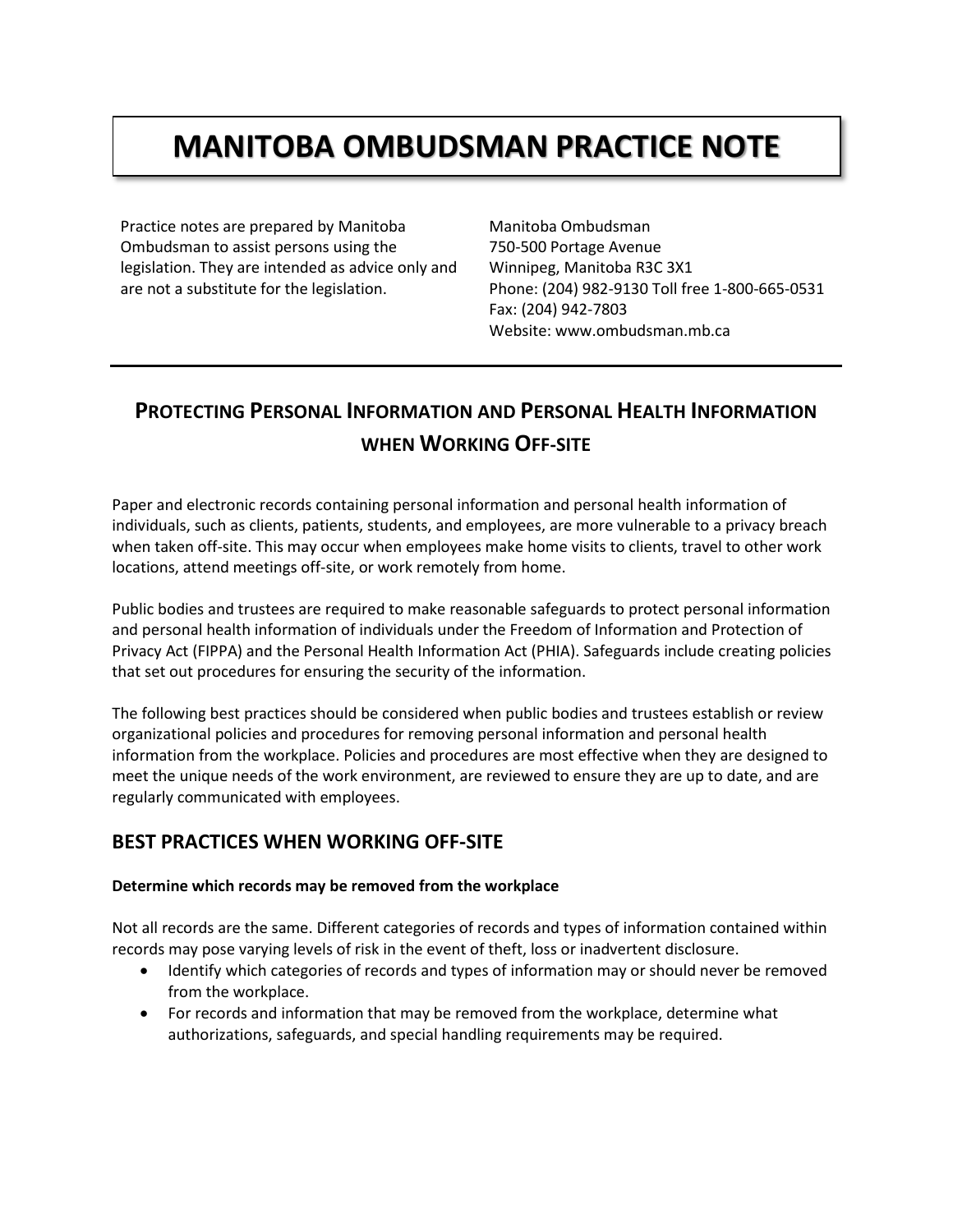#### **Limit the amount of information removed from the workplace**

- Take personal information or personal health information off-site only when necessary (for example, consider whether bringing this information is necessary to accomplish the purpose of the meeting).
- If it is necessary to take personal information or personal health information off-site, take the least amount of information needed to accomplish the purpose (for example, take only the relevant information you require for that day's tasks).
- Take copies of the records when practical, and consider the following measures:
	- o Clearly identify the copies and retain them only as long as necessary.
	- $\circ$  If possible, de-identify personal information or personal health information on the copies of the records.
	- $\circ$  Redact any other information that is not required on the copies of the records.
- Determine how to track records and other information removed from the workplace (for example, record when they are removed and when they are returned).

#### **Handling paper and electronic records off-site**

- Transport personal information and personal health information in a secure manner, such as in a briefcase with a lock, to avoid loss of information.
- Keep personal information and personal health information with you and under your control when off-site, including during meals, breaks and travel.
- Do not leave personal information and personal health information unattended in a vehicle under any circumstances, even in the trunk. Locking information in any part of a vehicle is not considered a reasonable safeguard. Many privacy breaches have occurred as a result of information being left in vehicles.
- Store personal information and personal health information brought home securely (for example, a locked filing cabinet or briefcase to which only you have access).
- Do not leave personal information and personal health information unattended and unsecured in a hotel room. While hotel rooms may be locked, hotel employees have access to rooms, which means that the information may not be secure. Consider alternatives for where the information may be secured, such as in a room safe or at a local site of your organization.
- Avoid viewing personal information and personal health information in public, such as in a restaurant, airport or other public place. If you must view the information, take precautions to ensure no one else can view it.
- Avoid discussing personal information and personal health information in public.
- If using email, ensure that personal information and personal health information being received or sent is password protected or encrypted.

#### **Mobile devices and removeable storage devices**

Information technology tools can assist in ensuring the security of information stored on electronic mobile devices (laptops, tablets, mobile phones) and removeable storage devices (CDs/DVDs, flash drives/USB sticks).

• Identify which information technology tools are available for use (for example, encryption technologies, privacy screens for laptops or tablets, or secure virtual private networks [VPNs]).